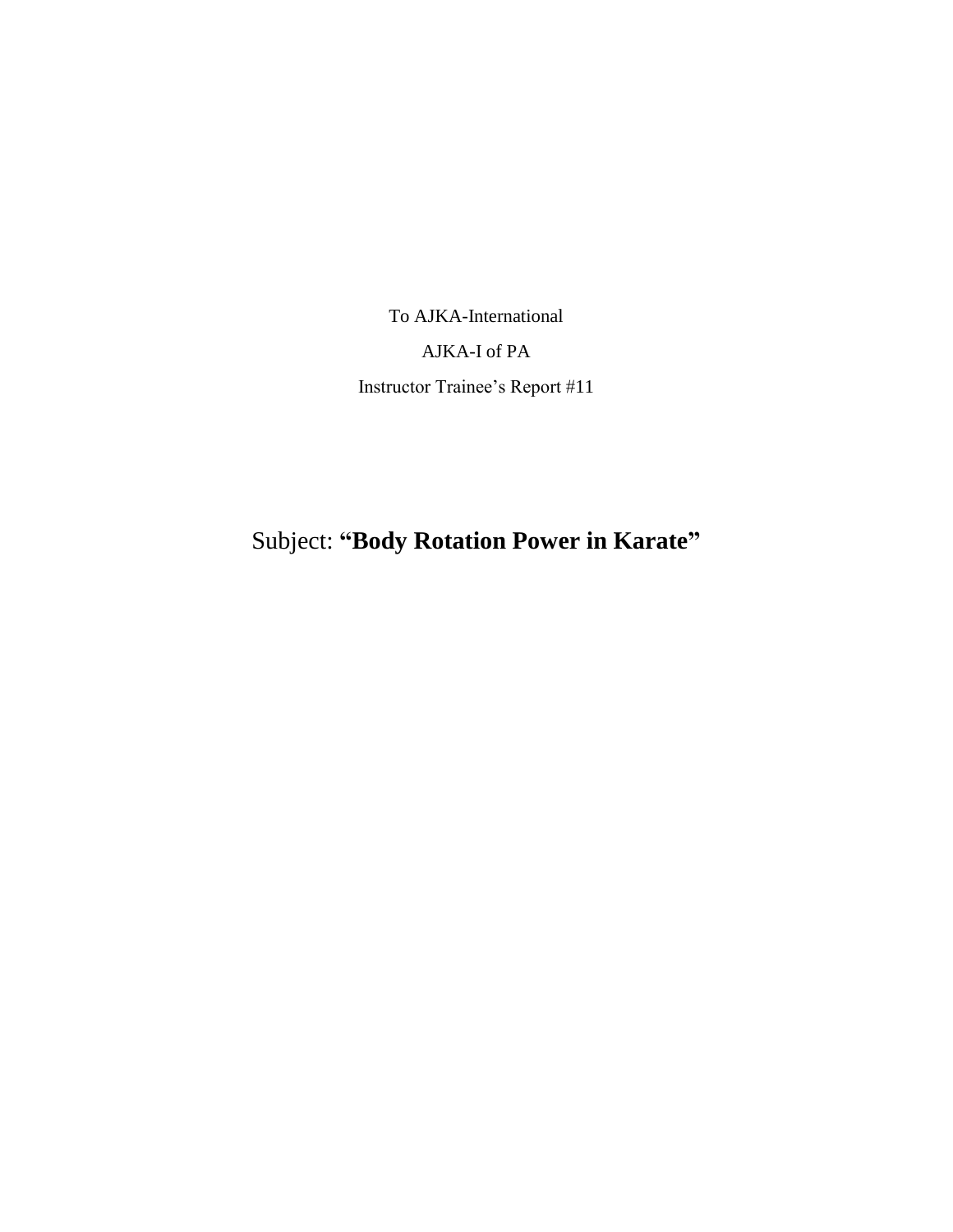To AJKA-International AJKA-I of PA Instructor's Trainee Report #11 Subject: "Body Shifting Power in Karate"

In karate, there are three ways for a karateka to create power and to transfer the force into the target: body vibration, body rotation, and body shifting. Rotation is developed by the circular motion of the body mass. The purpose of rotation is to make distance, generate power and take a position against an opponent. Control of rotation is centered on the use of the hips. Through the use of hip rotation it is possible to create very powerful techniques in a small space.

The force generated by hip rotation is nearly as powerful as that developed by shifting the body weight. Rotation is more subtle than body shifting, since the movement is smaller. Hip rotation is most effective at close range, usually about an arm's length away from an opponent. Because of this one of the most common uses of hip rotation is with blocking and counter-attacking combinations. Hip rotation can be used from almost any stance but is most commonly used in the front stance, back stance and the side stance.

Power is defined as the amount of work done. It is equivalent to an amount of energy consumed per unit of time. Power is a combination of strength and explosiveness. It is created by releasing maximum muscular force at maximum speed. To increase power, you must increase both speed and strength. By exerting strength with speed, you take advantage of both the force generated by the muscles and the momentum created through the speed.

Power is derived from muscular ability. The human body contains over 400 muscles that can be broken in two classes: smooth and striated. Smooth muscles are those that perform the involuntary functions of the body like circulation and digestion. Striated muscles are those that can be voluntarily contracted, such as the muscle groups in the arms and legs. These muscles are the source of power.

When rotating in karate, one starts from a position of stable balance and remains stable throughout the process, unlike body shifting where one starts out stable, then passes through a short period of imbalance, returning again to a position of stable balance. Using body rotation, one's center of gravity does not move laterally; instead, it rotates. If the center of gravity moves at all, it does so vertically by dropping.

As we have discussed in early papers, a person's center is called *tanden,* or more specifically *seika tanden -* "below the navel". The *seika tanden* is located inside the body in your abdomen (*hara*) area. It is located at least two finger widths down from the bellybutton for a male (55%) and three fingers for a female (56%).

Since body rotation is using one's center you are using both hip and muscles in the abdomen to create the rotation. The abdomen muscles are made up of two types of Striated muscles fibers: slow-twitch (type I) and fast-twitch (type II). **Slow twitch fibers** give you stamina, not explosiveness. Slow-twitch muscles help enable long-endurance feats such as distance running. They have a high capacity for aerobic energy production and can remain active for a long time while producing relatively small amounts of lactic acid. This is important because lactic acid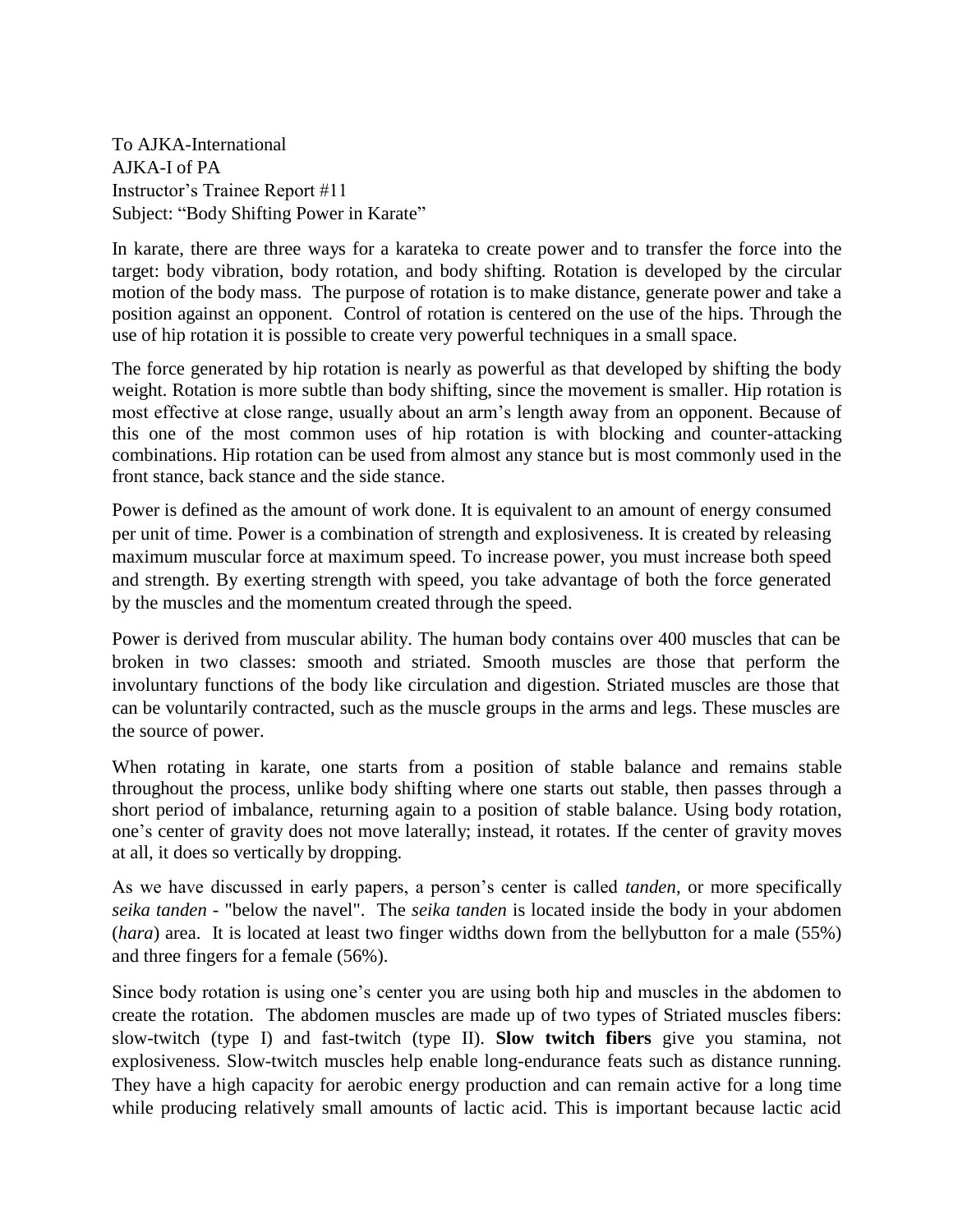build-up in the muscle tissue causes the muscle to fatigue and eventually renders it unable to continue working.

**Fast twitch** gives you explosiveness but they do not have good stamina. Fast twitch muscles are used in powerful bursts of movements like sprinting. Fast twitch fibers have a great capacity for anaerobic energy production, which allows them to produce intense power and speed of contraction. This intensive work also causes them to accumulate large amounts of lactic acid and fatigue quickly.

Fast-twitch muscles break down into two categories: moderate fast-twitch (type IIa) and fasttwitch (type IIb or IIx). Moderate fast-twitch muscles are thicker, quicker to contract, and wear out more rapidly than slow-twitch. Fast-twitch, the most powerful and lowest in endurance and are activated when the body nears maximum exertion. During aerobic exercises such as running or swimming, slow-twitch fibers are the first to contract. When the slow-twitch fibers become tired, fast-twitch fibers begin to take over.

There are two basic ways that force is generated and controlled. The contraction of a muscle is determined by the types of muscle fibers recruited and the firing rate of the neurons within the muscle. The voluntary contraction of a muscle begins with the recruitment of the smallest units of slow twitch muscles. These muscle fiber groups have the lowest response threshold, create the least amount of tension and are the most resistant to fatigue. As muscle tension increases, more muscle fiber groups are recruited from the larger fast twitch fibers. As tension continues to rise, fewer motor units need to be activated because the large fast twitch units contain more plentiful and more powerful muscle fibers. But because these large fibers are the ones that generate peak tension in the muscle, they fatigue quickly and require more recovery time.

Proper rotation requires proper posture. The spine is vertical, the head sits straight upon the shoulders and the stomach muscles are under slight tension, which tucks the gluteus beneath the spine. This will allow for the greatest speed of rotation around one's center. The greater the rotation speed, the greater the power generated.

For Americans the movement should look familiar since it is utilized in various sports – such as baseball or golf. The baseball player stands with his feet and hips perpendicular to the path of the oncoming ball in a side-facing position. As he begins his swing he steps towards the pitcher and moves his forward foot outward and rotates his hips as he begins the swing of the bat. As he finishes the swing his feet will be about one shoulder' width apart and his hips will face directly towards the pitcher. There is no doubt that the baseball player used the rotation of his hips and body in order to give power to his swing. The hip rotation used in the baseball player's swing is almost identical to the execution of a karateka's reverse punch.

The karateka stands in a left front stance. His left hand is in the downward blocking position and his body is in a half stance. This means his hips are in line with the path that his fist will travel as it goes from his hip to the target. The punch begins with his hips being rotated counterclockwise toward the opponent. As they turn about one-half of the way forward the karateka will begin his punch. His hip and fist complete their movement at the same time. Just